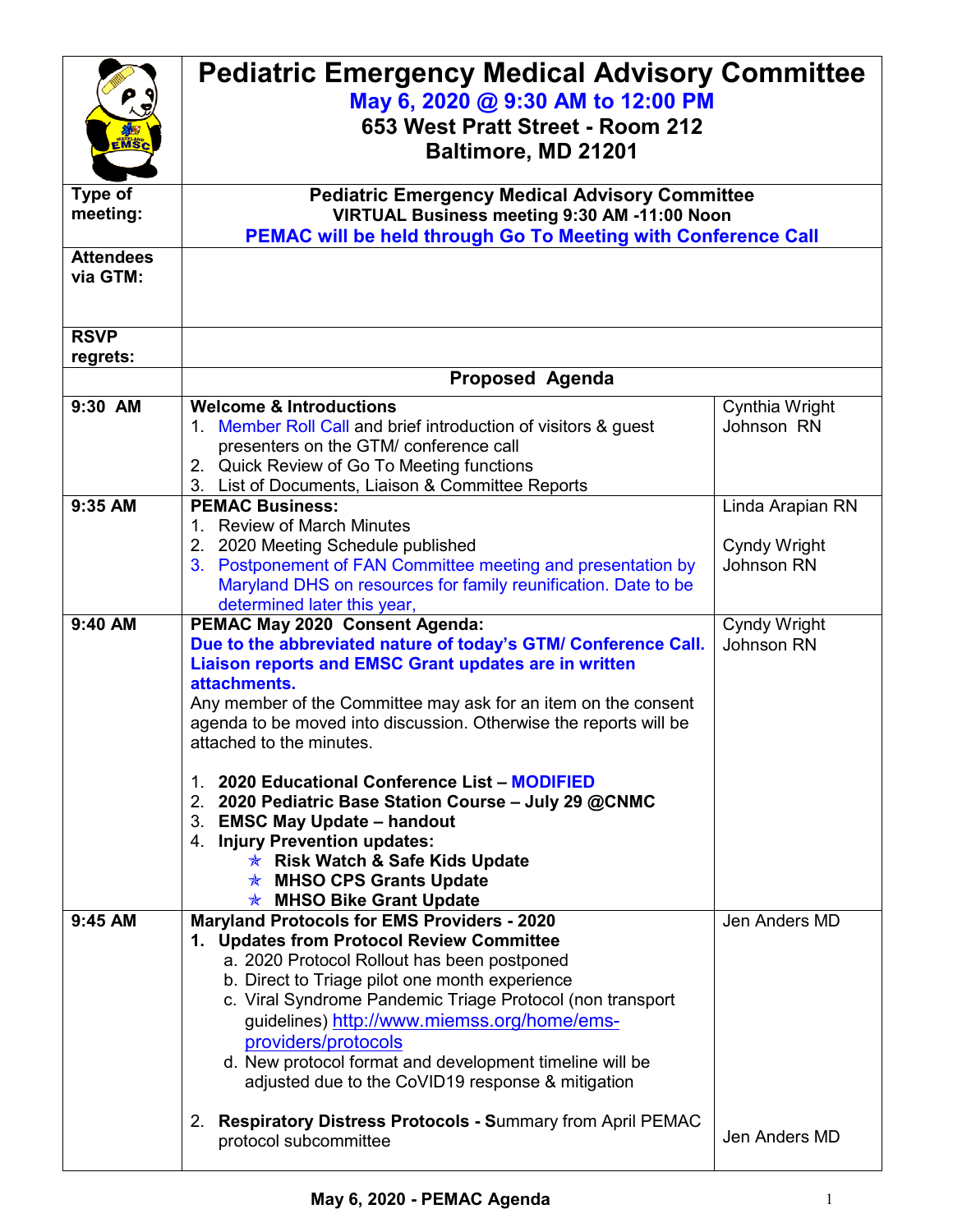| 10:00 AM | <b>Family Centered Care Sub Committee</b><br>❖ 2020 Awards - Star of Life and Right Care When It Counts -<br>nomination period has been extended. Ceremony has been<br>postponed until Fall.<br>$\triangle$ Interactive PDF & Online submission process<br><b>☆ MSFA Convention "Steps to Safety" – Cancelled for 2020.</b><br>Convention official business will be virtual with in person portion<br>later in the summer. There may be an opportunity to have one                                                                              | Mary Ellen Wilson<br><b>RN</b> |
|----------|-------------------------------------------------------------------------------------------------------------------------------------------------------------------------------------------------------------------------------------------------------------------------------------------------------------------------------------------------------------------------------------------------------------------------------------------------------------------------------------------------------------------------------------------------|--------------------------------|
|          | table for education of MSFA and LAMSFA members.<br>❖ Emergency Ready Family project<br><b><i><i>i</i></i></b> developmental case scenarios<br>❖ Family Council – Family Reunification in times of disaster<br>preventions to be rescheduled.                                                                                                                                                                                                                                                                                                    |                                |
| 10:15 AM | Update on EMSC Performance Measures- Please see EMSC<br>State Partnership Grant May 2020 Update for details on each<br>measure.                                                                                                                                                                                                                                                                                                                                                                                                                 | Cyndy Wright<br>Johnson RN     |
|          | <b>47 PM 02 - New Pediatric EMS Champions</b><br>47 PM 03 - Pediatric Equipment Use & Education Projects<br>Tracheostomy Care LMS posted in Feb 2020<br>> Pediatric Burns LMS<br>▶ Pediatric Stroke LMS                                                                                                                                                                                                                                                                                                                                         | Danielle Joy RN                |
|          | 47 PM 04 National Pediatric Readiness Assessment has been<br>postponed from June 2020 due to CoVID 19 response and<br>mitigation.                                                                                                                                                                                                                                                                                                                                                                                                               | Cyndy Wright<br>Johnson RN     |
|          | 47 Pediatric Education: Please see written report on:<br>1. BLS Committee update<br>2. ALS Committee update<br>3. APLS with PALS: November 16 2020 (May Cancelled)<br>4. CPEN Review - 2021 date to be scheduled<br>5. PEPP 4 <sup>th</sup> Edition national rollout - Cancelled<br>6. PEPP $4th$ Edition – Maryland will have a rollout in late<br>summer. Hybrid Course October 24, 2020 (Saturday).                                                                                                                                          | Danielle Joy RN<br><b>NRP</b>  |
| 10:30 AM | <b>Maryland Organizations &amp; Committees</b><br>Please see written summary of submitted reports.<br><b><i><b>AAP Updates www.mdaap.org</b></i></b><br><b><i>ACEP Updates - www.mdacep.org</i></b><br><b><i><b>O</b></i></b> ENA Updates - www.mdena.org<br><b>J SCHOOL HEALTH Updates</b><br><b>JTIC</b> -https://www.schoolsafetyinfo.org/<br><b><i><b><i>O</i></b></i> Critical Care Updates</b><br><b><i><b>↑ Commercial Ambulance Service Advisory Committee</b></i></b><br><b><i>Jurisdictional Affairs Committee (JAC @ MIEMSS)</i></b> | Cyndy Wright<br>Johnson RN     |
| 10:35 AM | <b>Research and Pediatric DART Summary</b><br>1. April virtual meeting: Pediatric Cardiac Arrest<br>2. Webinar on Cardiac Science & Pediatric TOR<br>3. Article on layperson CPR for children<br>4. Viral Syndrome Pandemic Triage Protocol - Pediatric<br>component                                                                                                                                                                                                                                                                            | Jen Anders MD                  |